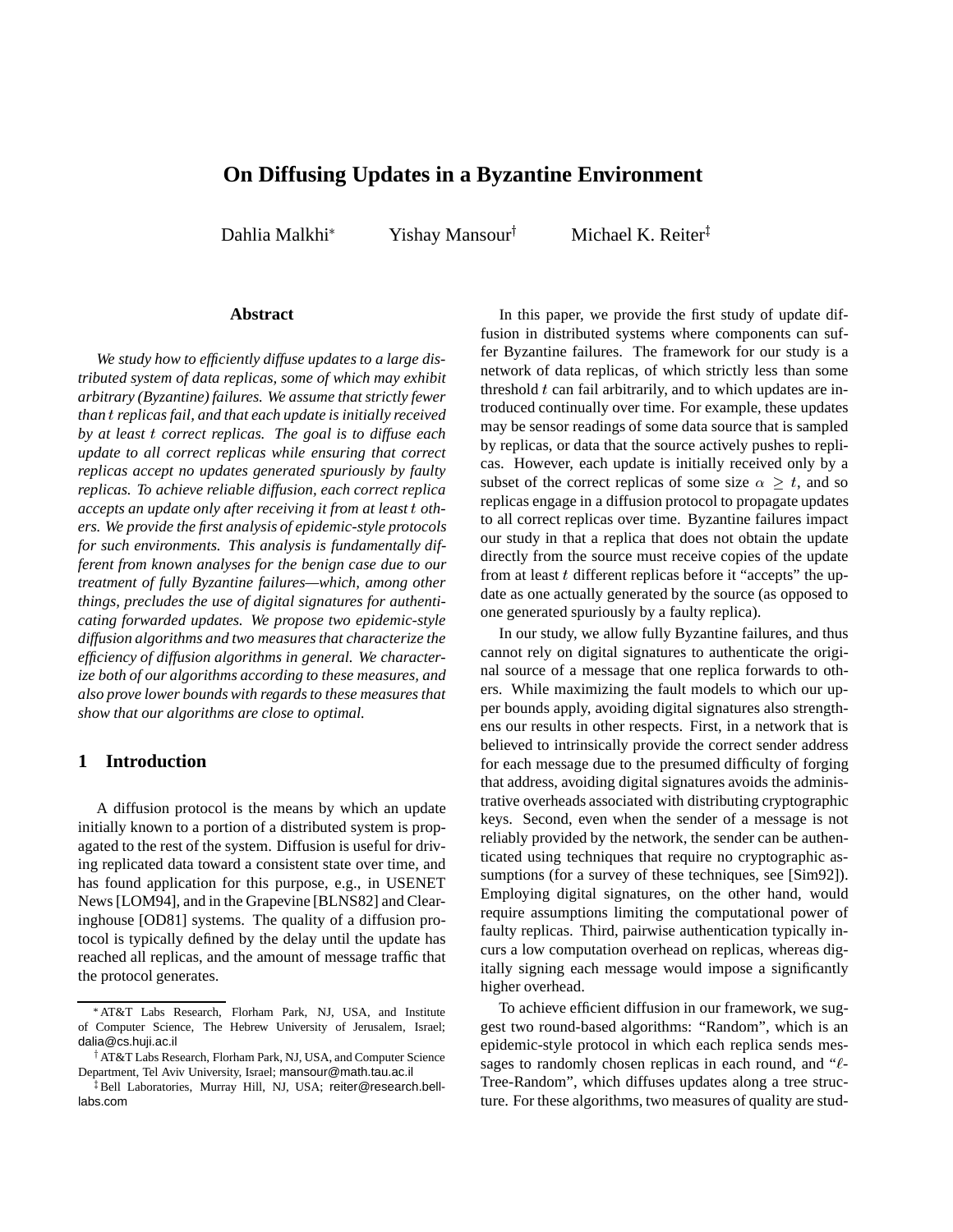ied: The first one, *delay*, is the expected number of rounds until any individual update is accepted by all correct replicas in the system. The delay measure expresses the speed of propagation. The second, *fan-in*, is the expected maximum number of messages received by any replica in any round from correct replicas. Fan-in is a measure of the load inflicted on individual replicas in the common case, and hence, of any potential bottlenecks in execution. We evaluate these measures for each of the protocols we present. In addition to these results, we prove a lower bound of  $\Omega(\frac{t}{F^{out}} \log \frac{n}{\alpha})$  on the delay of any diffusion protocol, where  $F^{\circ ut}$  is the "fan-out" of the protocol, i.e., a bound on the number of messages sent by any correct process in any round. We also show an inherent tradeoff between good (low) latency and good (low) fan-in, namely that their product is at least  $\Omega(tn/\alpha)$ . Using this tradeoff, we demonstrate that our protocols cover much of the spectrum of optimaldelay protocols for their respective fan-in to within logarithmic factors.

We emphasize that our treatment of full Byzantine failures renders our problem fundamentally different from the case of crash failures only. Intuitively, any diffusion process has two phases: In the first phase, the initially active replicas for an update send this update, while the other replicas remain inactive. This phase continues while inactive replicas have fewer than <sup>t</sup> messages. In the second phase, new replicas become active and propagate updates themselves, resulting in an exponential growth of the set of active replicas. In Figure 1 we depict the progress of epidemic diffusion. The figure shows the number of active replicas plotted against round number, for a system of  $n = 100$  replicas with different values of t, where  $\alpha = t + 1$ . The case  $t = 1$  is indistinguishable from diffusion with benign failures only, since a single update received by a replica immediately turns it into an active one. Thus, in this case, the first phase is degenerate, and the exponential-growth phase occurs from the start. Previous work has analyzed the diffusion process in that case, proving propagation delay [DGH+87] that is logarithmic in the number of replicas. However, in the case that we consider here, i.e.,  $t \geq 2$ , the delay is dominated by the initial phase.

The rest of the paper is organized as follows. In Section 1.1 we illustrate specific applications for which Byzantine message diffusion is suitable, and which motivated our study. We discuss related work in Section 1.2. In Section 2 we lay out assumptions and notation used throughout the paper, and in Section 3 we define our measures of diffusion performance. In Section 4 we provide general theorems regarding the delay and fan-in of diffusion protocols. In Section 5 we introduce our first diffusion protocol, Random, and analyze its properties, and in Section 6 we describe the  $\ell$ -Tree-Random protocol and its properties. We summarize and discuss our results in Section 7. Section 8 provides sim-



**Figure 1. Delay of random propagation with**  $n = 100, \alpha = t + 1$ 

ulation results that demonstrate the likely behavior of our protocols in practice. We conclude in Section 9.

#### **1.1 Motivation**

The motivating application of our work on message diffusion is a data replication system called Fleet. (Fleet is not yet documented, but is based on similar design principles as a predecessor system called Phalanx [MR98b].) Fleet replicates data so that it will survive even the malicious corruption of some data replicas, and does so using adaptations of quorum systems to such environments [MR98a]. A characteristic of these replication techniques that is important for this discussion is that each update is sent to only a relatively small subset (quorum) of servers, but one that is guaranteed to include  $t$  correct ones, where the number of faulty replicas is assumed to be less than  $t$ . Thus, after an update, most correct replicas have not actually received this update, and indeed any given correct replica can be arbitrarily out-ofdate.

While this local inconsistency does not impact the global consistency properties of the data when the network is connected (due to the properties of the quorum systems we employ), it does make the system more sensitive to network partitions. That is, when the network partitions—and thus either global data consistency or progress of data operations must be sacrificed—the application may dictate that data operations continue locally even at the risk of using stale data. To limit how stale local data is when the network partitions, we use a diffusion protocol while the network is connected to propagate updates to all replicas, in the background and without imposing additional overhead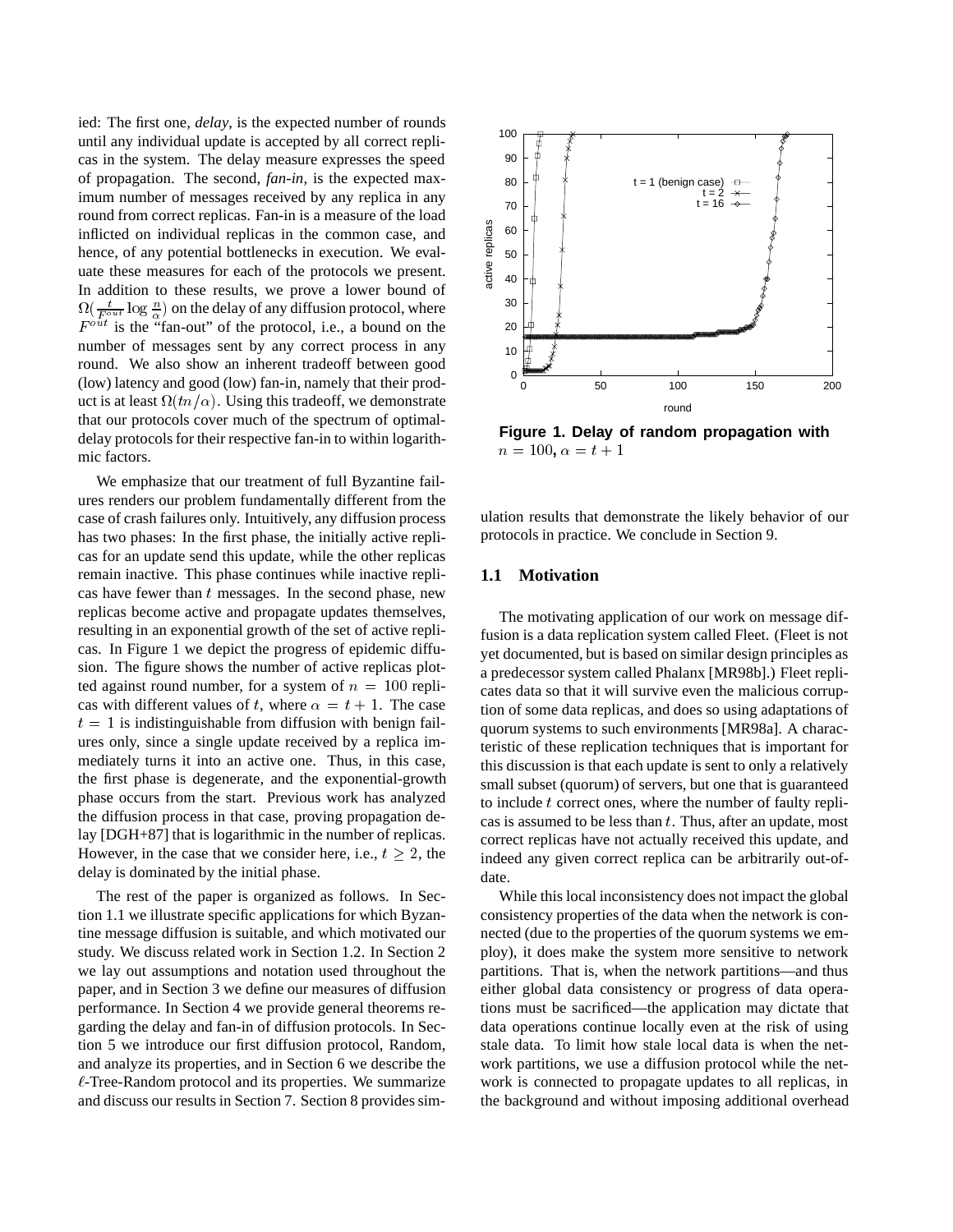on the critical path of data operations. In this way, the system can still efficiently guarantee strict consistency in case a full quorum is accessed, but can additionally provide relaxed consistency guarantees when only local information is used.

Another variation on quorum systems, *probabilistic quorum systems* [MRW97, MRWW98], stands to benefit from properly designed message diffusion in different ways than above. Probabilistic quorum systems are a means for gaining dramatically in performance and resilience over traditional (strict) quorum systems by allowing a marginal, controllable probability of inconsistency for data reads. When coupled with an effective diffusion technique, the probability of inconsistency can be driven toward zero when updates are sufficiently dispersed in time.

More generally, diffusion is a fundamental mechanism for driving replicated data to a consistent state in a highly decentralized system. Our study sheds light on the use of diffusion protocols in systems where arbitrary failures are a concern, and may form a basis of solutions for disseminating critical information in survivable systems (e.g., routing table updates in a survivable network architecture).

### **1.2 Related work**

The style of update diffusion studied here has previously been studied in systems that can suffer benign failures only. Notably, Demers et.al. [DGH+87] performed a detailed study of epidemic algorithms for the benign setting, in which each update is initially known at a single replica and must be diffused to all replicas with minimal traffic overhead. One of the algorithms they studied, called *antientropy* and apparently initially proposed in [BLNS82], was adopted in Xerox's Clearinghouse project (see [DGH+87]) and the Ensemble system [BHO+98]. Similar ideas also underly IP-Multicast [Dee89] and MUSE (for USENET News propagation) [LOM94]. This anti-entropy technique forms the basis for one of the algorithms (Random) that we study here. As described previously, however, the analysis provided here of the epidemic-style update diffusion is fundamentally different for Byzantine environments than for environments that suffer benign failures only.

Prior studies of update diffusion in distributed systems that can suffer Byzantine failures have focused on singlesource broadcast protocols that provide reliable communication to replicas and replica agreement on the broadcast value (e.g., [LSP82, DS83, BT85, MR96]), sometimes with additional ordering guarantees on the delivery of updates from different sources (e.g., [Rei94, CASD95, MM95, KMM98]). The problem that we consider here is different from these works in the following ways. First, in these prior works, it is assumed that one replica begins with each update, and that this replica may be faulty—in which case the correct replicas can agree on an arbitrary update. In contrast, in our scenario we assume that at least a threshold  $t > 1$  of *correct* replicas begin with each update, and that only these updates (and no arbitrary ones) can be accepted by correct replicas. Second, these prior works focus on certain reliability, i.e., guaranteeing that all correct replicas (or all correct replicas in some agreed-upon subset of replicas) receive the update. Our protocols diffuse each update to all correct servers only with some probability that is determined by the number of rounds for which the update is propagated before it is discarded. Our goal is to analyze the number of rounds until the update is expected to be diffused globally and the load imposed on each replica as measured by the number of messages it receives in each round.

### **2 System model**

We assume a system of *n* replicas, denoted  $p_1,\ldots,p_n$ . A replica that conforms to its I/O and timing specifications is said to be *correct*. A *faulty* replica is one that deviates from its specification. A faulty replica can exhibit arbitrary behavior (Byzantine failures). We assume that strictly fewer than  $t$  replicas fail, where  $t$  is a globally known system parameter.

Replicas can communicate via a completely connected point-to-point network. Communication channels between correct replicas are reliable and authenticated, in the sense that a correct replica  $p_i$  receives a message on the communication channel from another correct replica  $p_j$  if and only if  $p_j$  sent that message to  $p_i$ . Moreover, we assume that communication channels between correct replicas impose a bounded latency  $\Delta$  on message transmission; i.e., communication channels are *synchronous*. Our protocols will also work to diffuse updates in an asynchronous system, but in this case we can provide no delay or fan-in analysis. Thus, we restrict our attention to synchronous systems here.

Our diffusion protocols proceed in synchronous rounds. A system parameter,  $fan-out$ , denoted  $F<sup>out</sup>$ , bounds from above the number of messages any correct replica sends in a single round. A replica receives and processes all messages sent to it in a round, before the next round starts. Thus, rounds begin at least  $\Delta$  time units apart.

Each update  $u$  is introduced into the system at a set  $I_u$ of  $\alpha \geq t$  *correct* replicas, and possibly also at some other, faulty replicas. We assume that all replicas in  $I_u$  initially receive  $u$  simultaneously (i.e., in the same round). The goal of a diffusion protocol is to cause <sup>u</sup> to be *accepted* at all correct replicas in the system. The update  $u$  is accepted at correct replica  $p_i$  if  $p_i \in I_u$  or  $p_i$  has received u from t other distinct replicas. If  $p_i$  has accepted u, then we also say that pi is *active* for <sup>u</sup> (and is *passive* otherwise). In all of our diffusion protocols, we assume that each message contains all the updates known to the sender, though in practice, ob-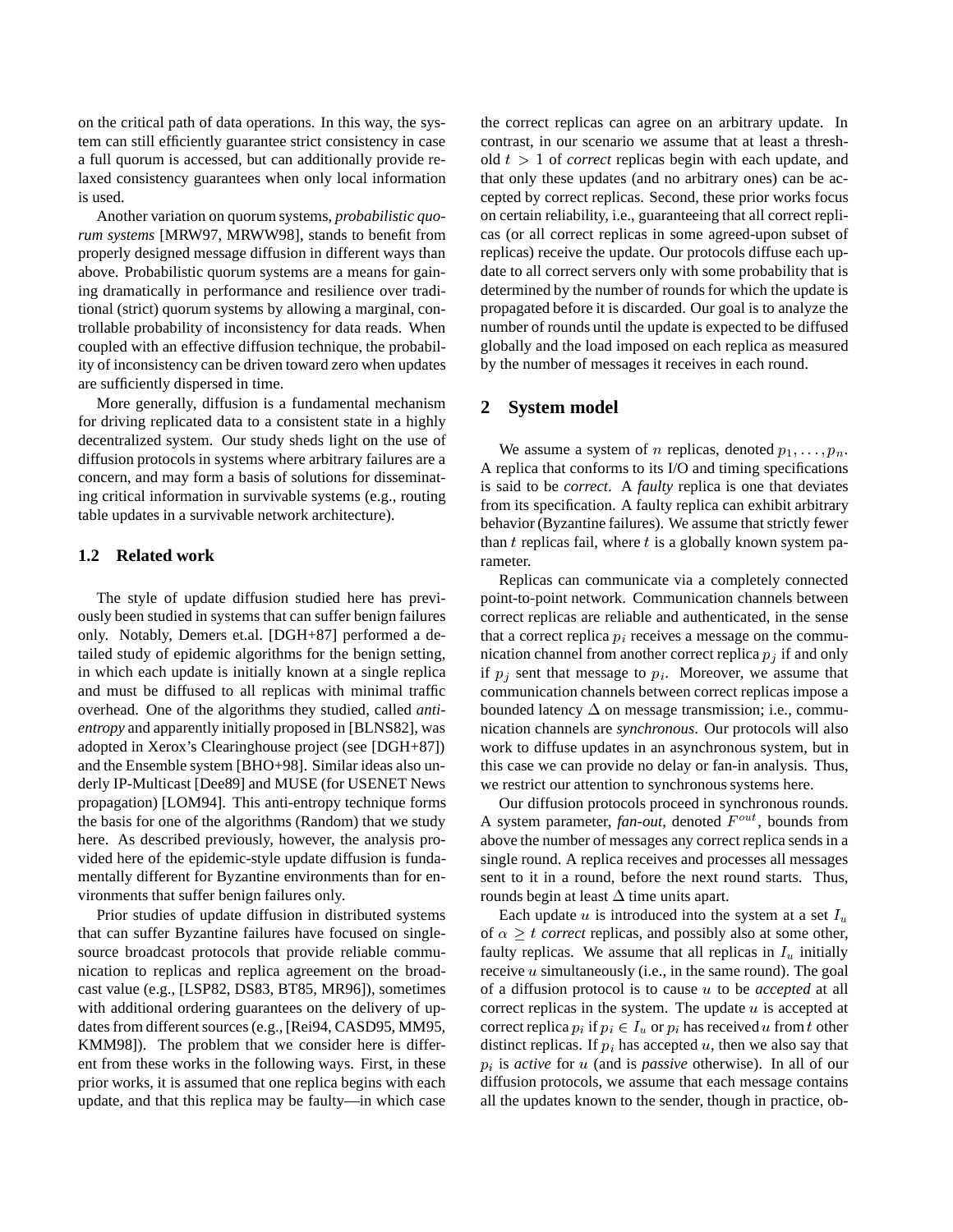vious techniques can reduce the actual number of updates sent to necessary ones only.

### **3 Measures**

We study two complexity measures: *delay* and *fan-in*. For each update, the delay is the expected number of rounds from the time the update is introduced to the system until all correct replicas accept the update. Formally, let  $\eta_u$  be the round number in which update  $u$  is introduced to the system, and let  $\tau_n^u$  be the round in which a correct replica  $p$  not accepts update u. The delay is  $E[\max_p {\{\tau_n^u\}} - \eta_u]$ , where the expectation is over the random choices of the algorithm and the maximization is over correct replicas.

We define Fan-in to be the expected maximum number of messages that any correct replica receives in a single round from correct replicas under all possible failure scenarios. Formally, let  $\rho_p^i$  be the number of messages received in round  $i$  by replica  $p$  from correct replicas. Then the fan-in in round i is  $E[\max_{p,C}{\{\rho_n^i\}}]$ , where the maximum is taken with respect to all correct replicas  $p$  and all failure configurations  $C$  containing fewer than  $t$  failures. An amortized fan-in is the expected maximum number of messages received over multiple rounds, normalized by the number of rounds. Formally, a  $k$ -amortized fan-in starting at round  $l$ is  $E[\max_{p,C}\left\{\sum_{i=l}^{t+\kappa} \rho_p^i/k\right\}]$ . We emphasize that fan-in and amortized fan-in are measures only for messages from correct replicas. Let  $F^{in}$  denotes the fan-in. In a round a correct replica may receive messages from  $F^{in} + t - 1$  different replicas, and may receive any number of messages from faulty replicas.

A possible alternative is to define fan-in as an absolute bound limiting the number of replicas from which each correct replica will accept messages in each round. However, this would render the system vulnerable to "denial of service" attacks by faulty replicas: by sending many messages, faulty replicas could force messages from correct replicas to compete with up to  $t - 1$  messages from faulty replicas in every round, thus significantly changing the behavior of our protocols.

#### **4 General Results**

In this section we present general results concerning the delay and fan-in of any propagation algorithm. Our first result is a lower bound on delay, that stems from the restriction on fan-out,  $F^{out}$ . This lower bound is for the worst case delay, i.e., when faulty replicas send no messages.

**Theorem 4.1** *The delay of any diffusion algorithm* <sup>A</sup> *is*  $\Omega(\frac{t}{F^{\circ ut}}\log\frac{n}{\alpha}).$ 

**Proof:** Let u be any update, and let  $m_k$  denote the total number of times  $u$  is sent by correct processes in rounds  $\eta_u + 1, \ldots, \eta_u + k$  in A. Denote by  $\alpha_k$  the number of correct replicas that have accepted update  $u$  by the time round  $\eta_u + k$  completes. Since t copies of update u need to reach a replica (not in  $I_u$ ) in order for it to accept the update, we have that  $\alpha_k \leq \alpha + m_k/t$ . Furthermore, since at most  $F^{out} \alpha_k$  new updates are sent by correct processes in round  $\eta_u + k + 1$ , we have that  $m_{k+1} \leq m_k + F^{out} \alpha_k \leq$  $F^{out} \sum_{i=0}^{k} \alpha_i$ , where  $\alpha_0 = \alpha$ . By induction on k, it can be shown that  $\alpha_k \leq \alpha (1 + \frac{F^{out}}{t})^k$ . Therefore, for  $k < \frac{t}{F^{out}} \log \frac{n}{\alpha}$  we have that  $\alpha_k < n$ , which implies that not all the replicas are active for update  $u$ .

The next theorem shows that there is an inherent tradeoff between fan-in and delay.

**Theorem 4.2** *Let* <sup>A</sup> *be any propagation algorithm. Denote by D its delay, and by*  $F^{in}$  *its D-amortized fan-in. Then*  $DF^{in} = \Omega(tn/\alpha)$ , for  $t \geq 2 \log n$ .

**Proof:** Let u be any update. Since the D-amortized fanin of A is  $F^{in}$ , with probability 0.9 (where 0.9 is arbitrarily chosen here as some constant between <sup>0</sup> and <sup>1</sup>), the number of messages received (from correct replicas) by any replica in rounds  $\eta_u + 1, \ldots, \eta_u + D$  is less than  $10DF^{in}$ . From now on we will assume that every replica  $p_j$  receives at most  $10DF^{in}$  messages in rounds  $\eta_u + 1, \ldots, \eta_u + D$ . This means that for each  $p_j$ , if  $p_j$  is updated by a set  $S_j$  of replicas during rounds  $\eta_u + 1, \ldots, \eta_u + D$ , then  $|S_j| \leq 10DF^{in}$ . Some replica  $p_i$  becomes active for u if out of the updates in  $S_j$  at least t are from  $I_u$ , i.e.  $|S_j \cap I_u| \geq t$ . In order to show the lower bound, we need to exhibit an initial set  $I_u$ , such that if  $10DF^{in}$  is too small then no replica becomes active. More specifically, for  $D \leq \frac{1}{2} \frac{nt}{10F^{in} \alpha}$ , we show that there exists a set  $I_u$  such that for each  $p_j$ , we have  $|S_j \cap I_u| < t$ .

We choose the initial set  $I_u$  as a random subset of  $\{p_1,\ldots,p_n\}$  of size  $\alpha$ . Let  $X_j$  denote the number of replicas in  $I_u$  from which messages are received by replica  $p_j$ during rounds  $\eta_u+1,\ldots,\eta_u+D$ , i.e.,  $X_j = |S_j \cap I_u|$ . Since  $p_i$  receives at most  $10DF^{in}$  messages in these rounds, we get

$$
Prob[X_j \ge k] \n
$$
\sum_{i=k}^{10DF^{in}} \frac{\binom{10DF^{in}}{i} \binom{n-10DF^{in}}{\alpha-i}}{\binom{n}{\alpha}}
$$
\n
$$
< \sum_{i=k}^{n} \binom{10DF^{in}}{i} \left(\frac{\alpha}{n}\right)^i
$$
\n
$$
\leq \left(\frac{10eDF^{in}\alpha}{kn}\right)^k c,
$$
$$

where the constant c is at most 2 if  $D \leq \frac{1}{2} \frac{nk}{10eF^{in}\alpha}$ , and hence we have that  $Prob[X_j \ge t] < (1/2)^t$ . By our assumption that  $t \geq 2 \log n$ , we have that  $Prob[X_i \geq t]$  <  $1/n<sup>2</sup>$ . This implies that the probability that all the  $X_j$  are at most t is at least  $1 - (1/n)$ .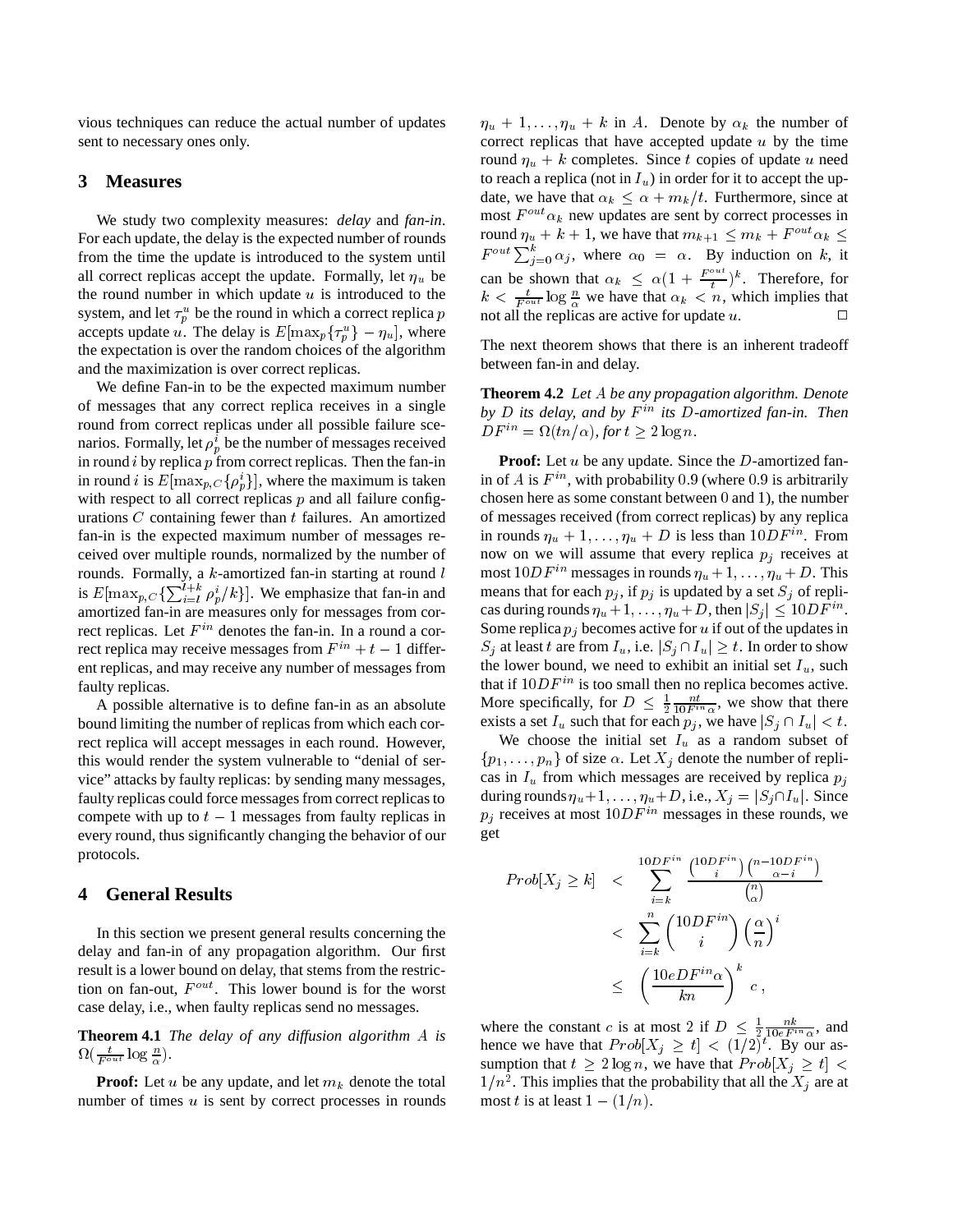We have shown that for most subsets  $I_u$  if  $D \leq$  $\frac{1}{2} \frac{nt}{10eF^{in} \alpha}$  no new replica would become active. Therefore, for some specific  $I_u$  it also holds. (In fact it holds for most.)

Recall that at the start of the proof we assumed that the D-amortized fan-in is at most  $10F^{in}$ . This holds with probability at least 0:9. Therefore in 0:9 of the runs the delay is at least  $\frac{1}{2} \frac{nt}{10eF^{in} \alpha}$ , which implies that the expected delay is  $\Omega(\frac{nt}{F^{in}\alpha})$ .

### **5 Random Propagation**

In this section, we present a random diffusion method and examine its delay and fan-in measures. In this algorithm, which we refer to as simply "Random", each replica, at each round, chooses  $F^{out}$  replicas uniformly at random from all replicas and sends messages to them. This method is similar to the "anti-entropy" method of [BLNS82, DGH+87].

In the next theorem we use the notation of

$$
R_{\beta,t} = \beta \sum_{j=\beta-t+1}^{\beta} 1/j \approx \beta \log \frac{\beta}{\beta-t+1} + O\left(\frac{\beta}{\beta-t+1}\right),\,
$$

which is the result of the analysis of the coupon collector problem, i.e., the expected number of steps for collecting  $t$ distinct 'coupons' out of  $\beta$  different ones by random polling (see [MR95, ch. 3]). It is worth discussing how  $R_{\beta,t}$  behaves for various values of  $\beta$  and t. For  $\beta = t$  we have  $R_{\beta,t} \approx t \log t$ . For  $\beta \geq 2t$  we have  $R_{\beta,t} \leq 1.5t$ . For all  $\beta \geq t$ , we have  $R_{\beta,t} \geq t$ . This implies that if the initial set size  $\beta$  is very close to t, then we have a slightly superlinear behavior of  $R_{\beta,t}$  as a function of t, while if  $\beta$  is a fraction away from t then we have  $R_{\beta,t}$  as a linear function in t.

**Theorem 5.1** *The delay of the Random algorithm is* O  $\left(\frac{R_{\alpha,t}}{F^{\circ ut}}(\frac{n}{\alpha})^{(1-\frac{1}{2R_{\alpha,t}})} + \frac{\log(n)}{F^{\circ ut}}\right)$  for  $2 < t \leq n/4$ .

**Proof:** The outline of the proof is as follows. For the most part, we consider bounds on the number of messages sent, rather than directly on the number of rounds. It is more convenient to argue about the number of messages, since the distribution of the destination of each replica's next message is fixed, namely uniform over all replicas. As long as we know that there are between  $\alpha$  and  $2\alpha$  replicas active for u, we can translate an upper bound on the number of messages to an approximate upper bound on the number of rounds.

More specifically, so long as the number  $\beta$  of active replicas does not reach a quarter of the system, i.e.,  $\alpha$  <  $\beta \leq n/4$ , we study  $m^+(\beta)$ , an upper bound on the number of messages needed to be sent such that with high probability,  $1-q^+(\beta)$ , we have  $\beta$  new replicas change state to active. We then analyze the algorithm as composed of phases starting with  $\beta = 2^j \alpha$ . The upper bound on the number of messages to reach half the system is  $\sum_{i=0}^{t} m^+(2^j \alpha)$ , the bound

on the number of rounds is  $\sum_{i=0}^{l} m^{+}(2^{j}\alpha)/(2^{j}F^{\circ ut}\alpha)$ , and the error probability is at most  $\sum_{i=0}^{l} q^{+}(2^{j}\alpha)$ , where  $\ell = \log(n/2\alpha) - 1$ . In the analysis we assume for simplicity that  $n = 2<sup>j</sup> \alpha$  for some j, and this implies that in the last component we study, there are at most  $n/4$  active replicas.

At the end, we consider the case where  $\beta > n/4$ , and bound from above the number of rounds needed to complete the propagation algorithm. This case adds only an additive factor of  $O((t + \log n)/F^{out})$  to the total delay.

We start with the analysis of the number of messages required to move from  $\beta$  active replicas to 2 $\beta$ , where  $\beta$  <  $n/4$ . For any m, let  $N_i^m$  be the number of messages that  $p_i$  received, out of the first m messages, and let  $S_i^m$  be the number of distinct replicas that sent the  $N_i^m$  messages. Let  $U_i^m$  be an indicator variable such that  $U_i^m = 1$  if  $p_i$  receives messages from  $t$  or more distinct replicas after  $m$  messages are sent, and  $U_i^m = 0$  otherwise. I.e.  $U_i^m = 1$  if and only if  $S_i^m \geq t$ .

 $\left(\frac{\beta}{\beta-t+1}\right)$ , Thus, a replica needs to get an expected R<sub>0</sub>, t messages be-<br> $\frac{\beta-t+1}{\beta}$ , fins, a replica needs to get an expected R<sub>0</sub>, t messages be-We now use the *coupon collector's* analysis to bound the probability that  $S_i^m \geq t$  when  $N_i^m$  messages are received. fore  $S_i^m \geq t$ , and so with probability  $\leq 1/2$  it would need more than  $2R_{\beta,t}$  messages to collect t different messages. For  $m \leq n + 2R_{\beta,t}$  we have that

$$
Prob[U_i^m = 1]
$$
  
\n
$$
\geq Prob[N_i^m = 2R_{\beta,t}]Prob[U_i^m = 1|N_i^m = 2R_{\beta,t}]
$$
  
\n
$$
\geq {m \choose 2R_{\beta,t}} \left(\frac{1}{n}\right)^{2R_{\beta,t}} \left(1 - \frac{1}{n}\right)^{m-2R_{\beta,t}} \left(\frac{1}{2}\right)
$$
  
\n
$$
\geq \left(\frac{m}{2R_{\beta,t}}\right)^{2R_{\beta,t}} \left(\frac{1}{n}\right)^{2R_{\beta,t}} e^{-(m-2R_{\beta,t})/n} \left(\frac{1}{2}\right)
$$
  
\n
$$
\geq \left(\frac{m}{2nR_{\beta,t}}\right)^{2R_{\beta,t}} \left(\frac{1}{6}\right)
$$

Let  $U^m$  denote the number of replicas that received messages from  $t$  or more replicas after  $m$  messages are sent, i.e.,  $U^m = \sum_{i=\beta+1}^n U_i^m$ , where the active replicas are  $p_1, \ldots, p_\beta$ . For  $\beta \leq n/4$  we have,

$$
E[U^m] \ge (n-\beta) \left(\frac{m}{2nR_{\beta,t}}\right)^{2R_{\beta,t}} \left(\frac{1}{6}\right)
$$
  

$$
\ge \frac{n}{12} \left(\frac{m}{2nR_{\beta,t}}\right)^{2R_{\beta,t}},
$$

where the right inequality uses the fact that  $\beta < n/4$ . Our aim is to analyze the distribution of  $U^m$ . More specifically, we would like to find  $m^+(\beta)$  such that,

$$
Prob[U^m \ge 2\beta] > 1 - q^+(\beta)
$$

for any  $m > m^+(\beta)$ .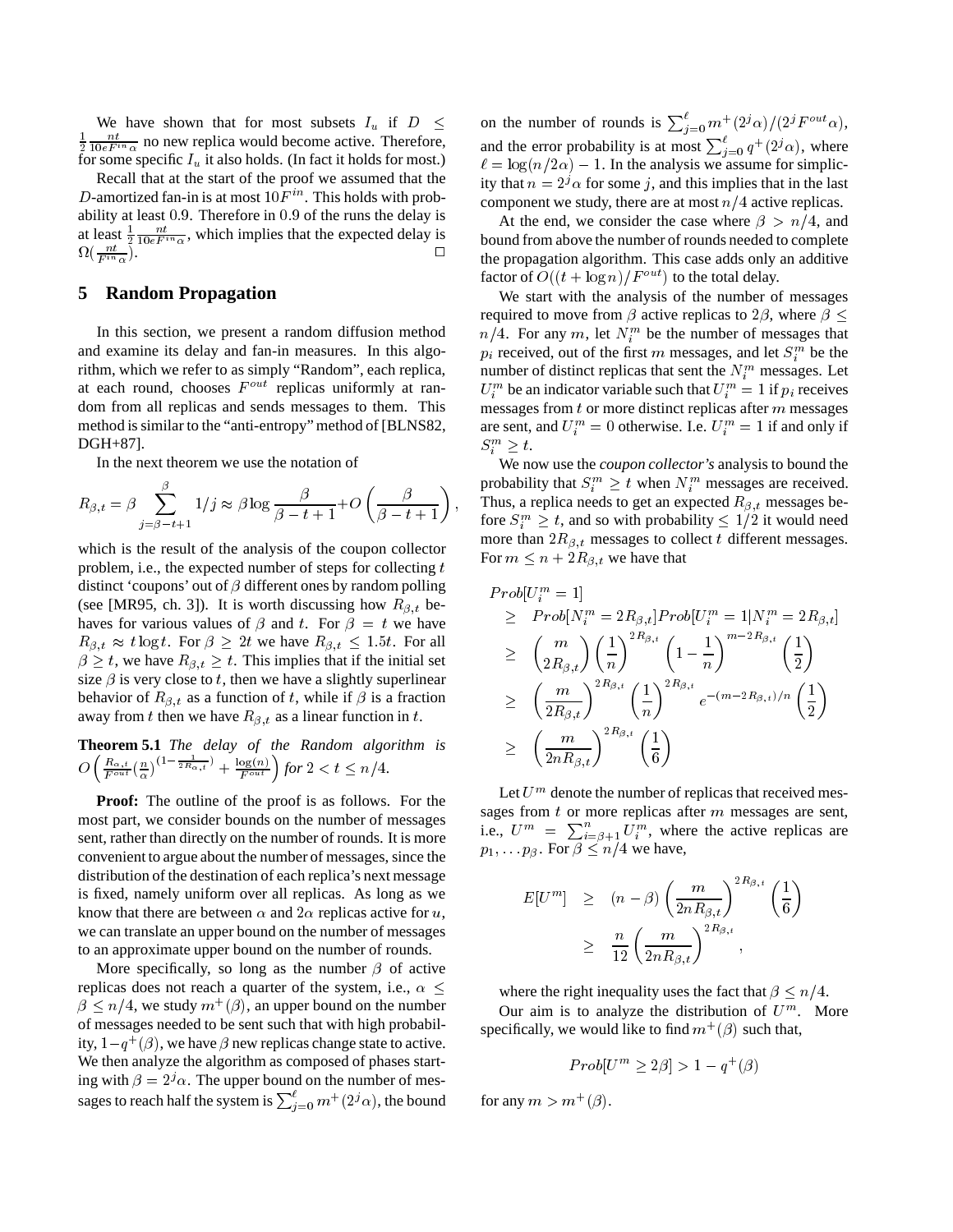Generally, the analysis is simpler when the random variables are independent. Unfortunately, the random variables  $U_i^m$  are not independent, but using a classical result by Hoeffding [Hoe63, Theorem 4], the dependency works only in our favor. Namely, let  $X_i^m$  be i.i.d. binary random variables with  $Prob[X_i^m = 1] = Prob[U_i^m = 1]$ , and  $X^m = \sum_{i=1}^n X_i^m$ . Then,

$$
Prob[Um - E[Um] \ge \gamma] \le Prob[Xm - E[Xm] \ge \gamma].
$$

From now on we will prove the bounds for  $X^m$  and they will apply also to  $U^m$ . First, using a Chernoff bound (see [KV94]) we have that,

$$
Prob\left[X^{m^+(\beta)} \leq \frac{1}{2}E[X^{m^+(\beta)}]\right] \leq e^{-\frac{E[X^{m^+(\beta)}]}{8}}\,.
$$

For  $m^+(\beta)$  =  $2nR_{\beta,t}(24\beta/n)^{1/2R_{\beta,t}}$ , we have  $E[X^{m^+(\beta)}] \geq 2\beta$ , and hence

$$
Prob[X^{m^+(\beta)} \leq \beta] \leq e^{-\beta/4} = q^+(\beta)
$$
.

For the analysis of the Random algorithm, we view the algorithm as running in phases so long as  $\beta \leq n/4$ . There will be  $\ell = \log(n/2\alpha) - 1$  phases, and in each phase we start with  $\beta = 2^j \alpha$  initial replicas, for  $0 \le j \le \ell$ . The jth phase runs for  $m^+(2^j\alpha)/(F^{out}2^j\alpha)$  rounds. We say that a phase is "good" if by the end of the phase the number of active replicas has at least doubled. The probability that some phase is not good is bounded by,

$$
\sum_{j=0}^{\ell} q^+(2^j \alpha) = \left(\sum_{j=0}^{\ell} e^{-2^j \alpha/4}\right) \le 2e^{-\alpha/4} \le 1/2,
$$

for  $\alpha > 6$ . Assuming that all the phases are good, at the end half of the replicas are active.

The number of rounds until half the system is active is at most,

$$
\sum_{j=0}^{\ell} \frac{m^+(2^j \alpha)}{F^{out} 2^j \alpha} = \sum_{j=0}^{\ell} \frac{2n R_{2^j \alpha,t} (24 \times 2^j \alpha/n)^{1/(2R_{2^j \alpha,t})}}{F^{out} 2^j \alpha} \frac{\frac{1}{2^j}}{F^{out} 2^j \alpha}
$$
\n
$$
\leq \frac{2n R_{\alpha,t}}{F^{out} \alpha} \sum_{j=0}^{\ell} \frac{(24 \cdot 2^j \alpha/n)^{1/(2R_{\alpha,t})}}{2^j}
$$
\n
$$
= O\left(\frac{R_{\alpha,t}}{F^{out}} \left(\frac{n}{\alpha}\right)^{1-\frac{1}{2R_{\alpha,t}}} \right),
$$

where we used here the fact that  $R_{\beta,t}$  is a decreasing function in  $\beta$ .

We now reach the last stage of the algorithm, when  $\beta$  $n/2$ . Unfortunately, there are too few passive replicas to use the analysis above for  $m^+(\beta)$ , since we cannot drive the expectation of  $X^m$  any higher than  $\beta$ . We therefore employ a different technique here.

We give an upper bound on the expected number of rounds for completion at the last stage. Fix any replica  $p$ , and let  $V_i$  be the number of new update in round i that p receives. Since  $t \leq n/4$ , we have  $\beta - t \geq n/4$ , and so:

$$
E[V_i] = (\beta - t) \frac{F^{out}}{n} \ge \frac{F^{out}}{4}.
$$

 $\geq \gamma$ . Let v denote the number of flew updates received by p in<br>
r rounds, hence  $V^r = \sum_{i=1}^r V_i$ . Then,  $E[V^r] \geq rF^{out}/4$ . Let  $V<sup>r</sup>$  denote the number of new updates received by  $p$  in Using the Chernoff bound we have,

$$
Prob[V^r < rF^{out}/8] \le e^{-F^{out}r/64}
$$

Let  $r^+ = (8t+128 \log(n))/F^{out}$ . The probability that  $V^{r^+}$ is less than t is at most  $1/n^2$ . The probability that some replica receives less than t new updates in  $r^+$  rounds is thus less than  $1/n$ , and so in an expected  $O((t + \log(n))/F^{out})$ rounds the algorithm terminates.

Putting the two bounds together, we have an expected  $O(\frac{R_{\alpha,t}}{F^{out}}(\frac{n}{\alpha})^{1-\frac{2R_{\alpha,t}}{R}+\frac{\log(n)}{F^{out}}})$  number of rounds.

The proof of the theorem reveals that it takes the same order of magnitude of rounds just to add  $\alpha$  more replicas to be active as it is to make all the replicas active. This is due to the phenomena that having more replicas active reduces the time to propagate the update. This is why we have a rapid transition from not having accepted the update by any new replicas to having them accepted by all replicas.

Note that when  $t = \Omega(\log n)$ , then simply by sending to replicas in a round-robin fashion, the initially active replicas can propagate an update in  $O(\frac{nt}{\alpha F^{\circ ut}})$  rounds to the rest of the system. The Random algorithm reaches essentially the same bound in this case. This implies that the same delay would have been reached if the replicas that accepted the update would not have participated in propagating it (and only the original set of replicas would do all the propagating). Finally, note that in failure-free runs of the system, the upper bound proved in Theorem 5.1 is also the lower bound on the expected delay, i.e., it is tight.

The next theorem bounds the fan-in of the random algorithm. Recall that the fan-in measure is with respect to the messages sent by the correct replicas.

**Theorem 5.2** *The fan-in of the Random algorithm is*  $O(F^{out} + \log n)$ *, and when*  $F^{out} \leq 1/4 \log n$ *, it is*  $O(\frac{F^{1-\epsilon} + \log n}{\log \log n - \log F^{out}})$ . (Note that when  $F^{out} = 1$ , this fan-in is  $O(\frac{\log n}{\log \log n})$ ). The  $(\log n)$ -amortized fan-in is  $O(F^{\circ ut})$ .

**Proof:** The probability that a replica receives k messages or more in one round is bounded by  $\binom{n_F^{new}}{k} (1/n)^k$ , which is bounded by  $(eF^{out}/k)^k$ . For  $k = c(F^{out} + \log n)$ , this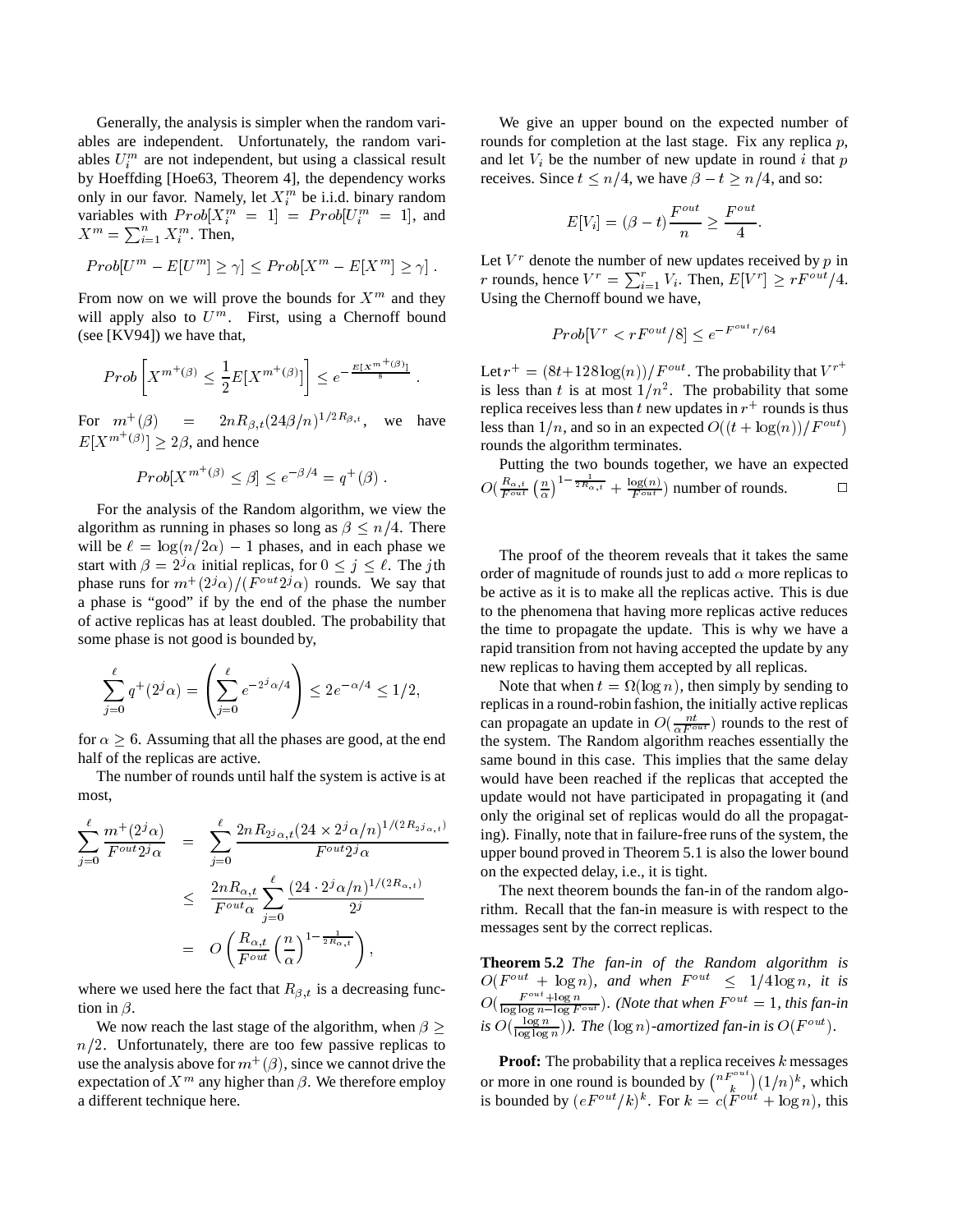bound is  $O(1/n^2)$ , for some  $c > 0$ . Hence the probability that any replica receives more than  $k = c(F^{out} + \log n)$ in a round is small. Therefore, the fan-in is bounded by  $O(F^{out} + \log n)$ . If  $F^{out} \leq 1/4 \log n$ , then for  $k = c \frac{F^{1-\epsilon} + \log n}{\log \log n - \log F^{out}}$ , this bound is  $O(1/n^2)$ , for some  $c > 0$ . Therefore, in this case, the fan-in is bounded by  $O(\frac{F^{1-\epsilon} + \log n}{\log \log n - \log F^{out}}).$ 

The probability that in  $\log n$  rounds a specific replica receives more than  $k = 6F^{out} \log n$  messages is bounded by  $\binom{nF^{\infty}}{k}$  log n)  $(1/n)^k$  which is bounded by  $1/n^2$ . The probability that any replica receives more than  $k = 6F^{out} \log n$ messages is bounded by  $1/n$ . Thus, the  $(\log n)$ -amortized fan-in is at most  $O(F^{out})$ .

## **6 Tree-Random**

The Random algorithm above is one way to propagate an update. Its benefit is the low fan-in per replica. In this section, we devise a different approach that sacrifices both the uniformity and the fan-in in order to optimize the delay. We start with a specific instance of our approach, called *Tree-Random*. Tree-Random is a special case of a family of algorithms  $\ell$ -Tree-Random, which we introduce later. It is presented first to demonstrate one extremum, in terms of its fan-in and delay, contrasting the Random algorithm.

We define the *Tree-Random* algorithm as follows. We partition the replicas into blocks of size  $4t$ , and arrange these blocks on the nodes of a binary tree. For each replica there are three interesting sets of replicas. The first set is the 4t replicas at the root of the tree. The second and third sets are the 4t replicas at the right and left sons of the node that the replica is in. The total number of interesting replicas for each replica is at most 12t, and we call it the *candidate set* of the replica. In each round, each replica chooses  $F^{out}$  replicas from its candidate set uniformly at random and sends a message to those replicas.

**Theorem 6.1** *The delay of the Tree-Random algorithm is*  $O(\frac{n_{\alpha,t}}{F^{\circ ut}} + \frac{\log(\alpha)}{F^{\circ ut}} + \frac{t}{F^{\circ ut}}\log(n/t))$  *for*  $n > 8t$ *.* 

**Proof:** Let u be any update. We say that a node in the tree is active for  $u$  if  $2t$  correct replicas (out of the  $4t$ replicas in the node) are active for  $u$ . We start by bounding the expected number of rounds, starting from  $\eta_u$ , for the root to become active. The time until the root is active can be bounded by the delay of the Random algorithm with  $4t + \alpha$  replicas. Since on average one of every three messages is targeted at the root, within expected  $O(R_{\alpha,t}/F^{out}+ \log(\alpha)/F^{out})$  rounds the root becomes active.

The next step of the proof is to bound how much time it takes from when a node becomes active until its child becomes active. We will not be interested in the expected time, but rather focus on the time until there is at least a constant probability that the child is active, and show a bound of  $O(t/F<sup>out</sup>)$  rounds.

Given that  $2t$  correct replicas in the parent node are active, each replica in the child node has an expectation of receiving  $F^{out}/12$  updates from new replicas in every round. Using a Chernoff bound, this implies that in  $\ell = 96t/F<sup>out</sup>$ rounds each replica has a probability of  $e^{-t}$  of not becoming active. The probability that the child node is not active (i.e. less of 2t of its replicas are active) after  $\ell$  rounds is bounded by  $b = 3te^{-t} < 5/6$  for  $t \ge 2$ .

In order to bound the delay we consider the delay until a leaf node becomes active. We show that for each leaf node, with high probability its delay is bounded by  $O(t \log(n/t))$ . Each leaf node has  $\log(n/4t)$  nodes on the path leading from the root to it. Partition the rounds into meta-rounds, each containing  $\ell$  rounds. For each metaround there is a probability of at least  $1 - b$  that another node on the path would become active. This implies that in k meta-rounds, we have an expected number of  $(1 - b)k$ active nodes on the path. Therefore, the probability that we have less than  $(1 - b)k/2$  is at most  $e^{-(1-b)k/8}$ . We have  $\log(n/4t)$  nodes on the the path, this gives the constraint that  $k \geq 2 \log(n/4t)/(1 - b)$ . In addition we like the probability that there exists a leaf node that does not become active to be less than  $(t/n)^2$ , which holds for  $k \geq$  $16 \log(n/4t)/(1 - b)$ . Consider  $k = 16 \log(n/4t)/(1 - b)$ meta rounds. Since there are at most  $n/4t$  leaves in the tree, then with probability at least  $1-4t/n > 1/2$  the number of meta-rounds is at most  $k = O(\log(n/t))$ . Thus, the delay is  $k\ell = O(t \log(n/t)/F^{out})$ . This implies that the total expected delay is bounded by  $O(R_{\alpha,t}/F^{out} + \log(\alpha)/F^{out} +$  $t \log(n/t)/F^{out}$ .

Two points about this theorem are worthy of noting. First, we did not attempt to optimize for the best constants. In fact, we note that much of the constant factor in the Tree-Random propagation delay can be eliminated if we modify the algorithm to propagate messages deterministically down the tree (but continue selecting targets at random from the root node).

Second, the Tree-Random algorithm gains its speed at the expense of a large fan-in. The replicas at the root of the tree receive  $O(n)$  messages in each round of the protocol, and therefore in practice, constitute a centralized bottleneck. Theorem 4.2 shows that in our model there is an inherent tradeoff between the fan-in and the delay.

The next theorem claims a bound on the fan-in of the Tree-Random algorithm.

**Theorem 6.2** *The fan-in of the Tree-Random algorithm is*  $\Theta(nF^{out}/t)$ , for  $n = \Omega(\frac{t}{F^{out}}\log n)$ .

**Proof:** Any replica at the root has a probability of  $F^{out}/(12t)$  receiving a message from any other replica.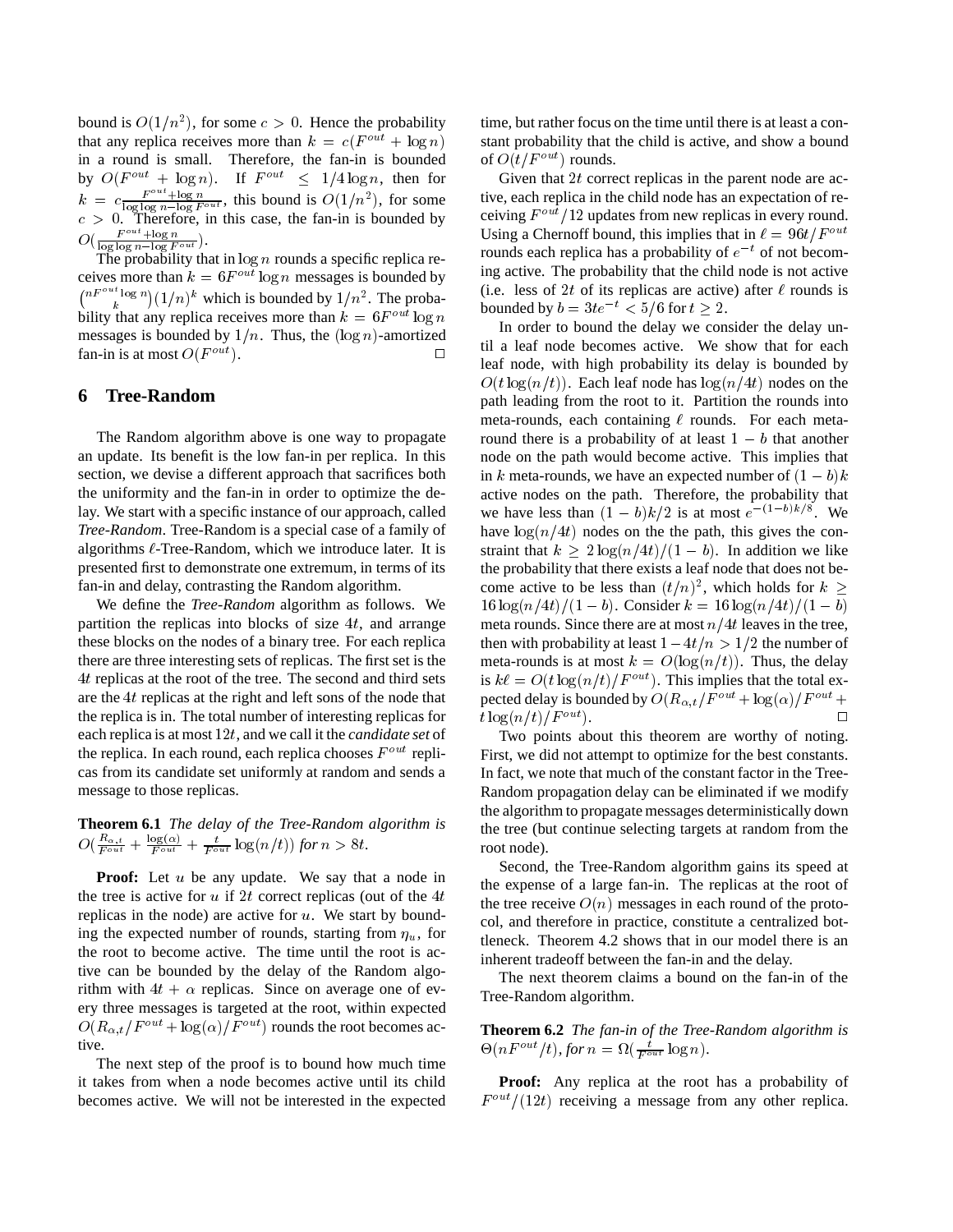This implies that the expected number of messages per round is  $nF^{out}/(12t)$ , which establishes the lower bound. The probability that a replica receives more than  $2\frac{F^{out}n}{12f}$ is bounded by  $e^{-F^{out} n/3(12t)}$  (using the Chernoff bound). Since  $n = \Omega(\frac{t}{F^{out}} \log n)$ , the probability is bounded by  $1/n^2$ , and the theorem follows.  $\Box$  examine

We now define and analyze the generalized  $\ell$ -Tree-Random method. We partition the replicas into blocks of size  $\ell$ , and arrange these blocks on the nodes of a binary tree. As in the Tree-Random algorithm, for each replica there are three interesting sets of replicas. The first set is the  $\ell$  replicas at the root of the tree. The second and third sets are the  $\ell$  replicas at the right and left sons of the node that the replica is in. The total number of replicas in the three sets is at most  $3\ell$ , and we call it the candidate set of the replica. In each round, each replica chooses  $F^{out}$  replicas from its candidate set uniformly at random and sends a message to those replicas.

Note that the Tree-Random propagation is simply setting  $\ell = 4t$  and the random propagation is simply setting  $\ell = n$ .

**Theorem 6.3** *The*  $\ell$ *-Tree-Random algorithm has delay* 

$$
O\left(\frac{R_{\alpha,t}}{F^{out}}\left(\frac{\ell+\alpha}{\alpha}\right)^{1-1/t} + \frac{\log(\ell+\alpha)}{F^{out}} + \frac{t}{F^{out}}\log(n/\ell)\right)
$$

and fan-in  $\Theta(nF^{out}/\ell)$ , for  $4t \leq \ell \leq nF^{out}/\log n$ .

**Proof:** The proof of the fan-in is identical to the one of the Tree-Random algorithm. We have  $\ell$  replicas at the root. Each replica sends to each replica at the root with probability  $F^{out}/3\ell$ . Therefore the expected number of updates to each replica in the root is  $nF^{out}/3\ell$ , which establishes the lower bound on fan-in. With probability  $e^{-nF^{out}/3(3\ell)}$   $\leq$  $1/n^2$ , each replica receives less than  $2nF^{out}/3\ell$  updates in a round.

The proof on the delay has two parts. The first is computing the time it takes to make all the replicas in the root active. This can be bounded by the delay of the Random algorithm with  $\ell + \alpha$  replicas, and so is O  $\left(\frac{R_{\alpha,t}}{F^{out}}\left(\frac{\ell+\alpha}{\alpha}\right)^{1-1/t}+\frac{\log(\ell+\alpha)}{F^{out}}\right).$ 

The second part is propagating on the tree. This part is similar to the Tree algorithm. As before, in each node at each round, each replica has a constant probability of receiving messages from  $\Theta(F^{out})$  new replica. This implies that with some constant probability  $1 - b$  all the replicas in a node are active after  $O(t/F<sup>out</sup>)$  rounds. The analysis of the propagation to a leaf node is identical to before, and thus this second stage takes  $O(log(n/\ell))$  meta-rounds and the total delay on the second stage is  $O(\frac{t}{F^{out}} \log(n/\ell))$ .  $\Box$  benefit of

#### **7 Discussion**

Our results for the Random and  $\ell$ -Tree-Random algorithms are summarized in Table 1.

Using the fan-in/delay bound of Theorem 4.2, we now examine our diffusion methods. The Random algorithm has  $O(\log n)$ -amortized fan-in of  $O(F^{out})$ , yielding a product of delay and amortized fan-in of  $O\left(t(\frac{n}{\alpha})^{\left(1-\frac{1}{3t}\right)} + \log(n)\right)$ when  $\alpha \geq 2t$ . This is slightly inferior to the lower bound in the range of  $t$  for which the lower bound applies. The Tree-Random method has fan-in (and amortized fan-in) of  $O(nF^{out}/t)$  and delay  $O(\frac{\log(\alpha)}{F^{out}} + \frac{t}{F^{out}} \log(n/t))$  if  $\alpha \geq 2t$ . So, their product is  $O(\frac{n \log(\alpha)}{t} + n \log(n/t)),$ which again is inferior to the lower bound of  $\Omega(tn/\alpha)$  since  $t/\alpha \leq 1$ . However, recall from Theorem 4.1 that the delay is always  $\Omega(\frac{t}{F^{out}} \log(\frac{n}{\alpha}))$ , and so for the fan-in of  $O(nF^{out}/t)$  it is impossible to achieve optimal delay/fanin tradeoff. In the general  $\ell$ -Tree-Random method, putting  $\ell \geq \alpha \log(n/\alpha)$ , the  $\ell$ -Tree algorithm exhibits a fanin/delay product of at most  $O(\frac{tn}{\alpha})$ , which is optimal. If  $\ell < \alpha \log(n/\alpha)$ , the product is within a logarithmic factor from optimal. Hence, Tree propagation provides a spectrum of protocols that have optimal delay/fan-in tradeoff to within a logarithmic factor.

 $\frac{t}{F^{out}} \log(n/\ell)$  Our lower bound of  $\Omega(\frac{t}{F^{out}} \log \frac{n}{\alpha})$  on the delay of any  $F^{out}$ diffusion protocol says that we pay a high price for Byzantine fault tolerance: when  $t$  is large, diffusion in our model is (necessarily) slower than diffusion in system models admitting only benign failures. By comparison, in systems admitting only benign failures there are known algorithms for diffusing updates with  $O(\log n)$  delay, including one on which the Random algorithm studied here is based [Pit87].

#### **8 Simulation Results**

Figure 2 depicts simulation results of the Random and Tree-Random algorithms. The figure portrays the delay of the two methods for varying system sizes (on a logarithmic scale), where  $t$  was fixed to be 16. In part (a) of this figure, we took the size  $\alpha$  of the initial set  $I_u$  to be  $\alpha = t + 1$ . This graph clearly demonstrates the benefit of the Tree-Random method in these settings, especially for large system sizes. In fact, we had to draw the upper half of the  $y$ -axis scale in this graph disproportionately in order for the small delay numbers of Tree-Random, compared with the large delay numbers exhibited by the Random method, to be visible. Part (b) of the graph uses  $\alpha = \sqrt{2tn}$ , which reflects the minimal initial set that we would use in the Fleet system, which is one of the primary motivations for our study (see Section 1.1). For such large initial sets, Random outperforms Tree-Random for all feasible systems sizes, and the benefit of Tree-Random is only of theoretical interest (e.g.,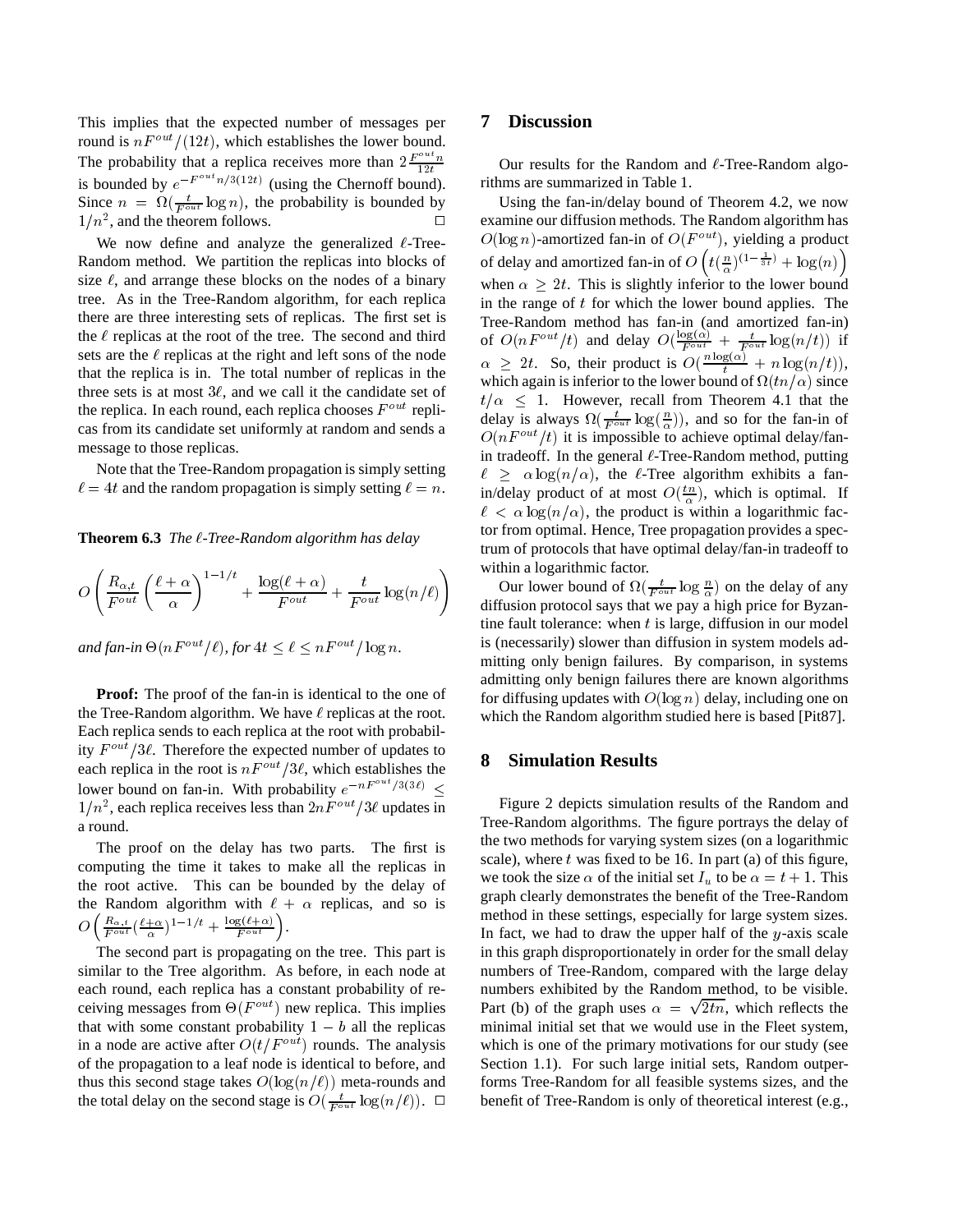| Method                                                  | Fan-in                     | Delay ( $\alpha > 2t$ )                                                                                                                                        |
|---------------------------------------------------------|----------------------------|----------------------------------------------------------------------------------------------------------------------------------------------------------------|
| Random                                                  | $O(F^{out} + \log n)^{-1}$ | $\frac{\log(n)}{F^{out}}$<br>$\frac{t}{F^{out}}(\frac{n}{\alpha})^{\left(1-\frac{1}{3t}\right)}+$<br>$\overline{O}$                                            |
| $\ell$ -Tree-Random $\mid \Theta(nF^{out}/\ell)\rangle$ |                            | $\log(\ell+\alpha)$<br>$\left(\frac{\ell+\alpha}{\ell+1}\right)^{1-1/t}$<br>$\frac{d}{dt} + \frac{t}{F^{out}} \log(n/\ell)$<br>$E$ out<br>$E_0$ ut<br>$\alpha$ |

**Table 1. Properties of diffusion methods**



**Figure 2. Delay of Random and Tree-Random algorithms.**

#### $n > 1000000$ .

In realistic large area networks, it is unlikely that 100% of the messages arrive in the round they were sent in, even for a fairly large inter-round period. In addition, it may be desirable to set the inter-round delay reasonably low, at the expense of letting some messages arrive late. Some messages may be dropped in realistic scenarios, and hence, to accommodate such failures, we also ran our simulations while relaxing our synchrony assumptions. In these simulations, we allowed some threshold—up to 5%—of the messages to arrive in later rounds than the rounds they were sent or to be omitted by the receiver. The resulting behavior of the protocols were comparable to the synchronous settings. We conclude that our protocols can just as effectively be used in asynchronous environments in which the interround delay is appropriately tuned.

## **9 Conclusion**

In this paper we have provided the first analysis of epidemic-style update diffusion in systems that may suffer Byzantine component failures. We require that no spurious updates be accepted by correct replicas, and thus that each correct replica receive an update from <sup>t</sup> other replicas before accepting it, where the number of faulty replicas is less

than  $t$ . In this setting, we analyzed the delay and fan-in of diffusion protocols. We proved a lower bound on the delay of any diffusion protocol, and a general tradeoff between the delay and fan-in of any diffusion protocol. We also proposed two diffusion protocols and analyzed their delay and fan-in.

#### **References**

- [BLNS82] A. D. Birrell, R. Levin, R. M. Needham, and M. D. Schroeder. Grapevine, An exercise in distributed computing. *Communications of the ACM* 25(4):260–274, 1982.
- [BHO+98] K. P. Birman, M. Hayden, O. Ozkasap, Z. Xiao, M. Budio and Y. Minsky. Bimodal multicast. Technical Report TR98-1683, Department of Computer Science, Cornell University, May 1998.
- [BT85] G. Bracha and S. Toueg. Asynchronous consensus and broadcast protocols. *Journal of the ACM* 32(4):824–840, October 1985.
- [CASD95] F. Cristian, H. Aghili, R. Strong, and D. Dolev. Atomic broadcast: From simple message diffusion to Byzantine agreement. *Information and Computation* 18(1), pages 158–179, 1995.
- [Dee89] S. E. Deering. Host extensions for IP multicasting. SRI Network Information Center, RFC 1112, August 1989.
- [DGH+87] A. Demers, D. Greene, C. Hauser, W. Irish, J. Larson, S. Shenker, H. Sturgis, D. Swinehart, and D. Terry. Epidemic algorithms for replicated database maintenance. In *Proceedings of the 6th ACM Symposium on Principles of Distributed Computing*, pages 1– 12, 1987.